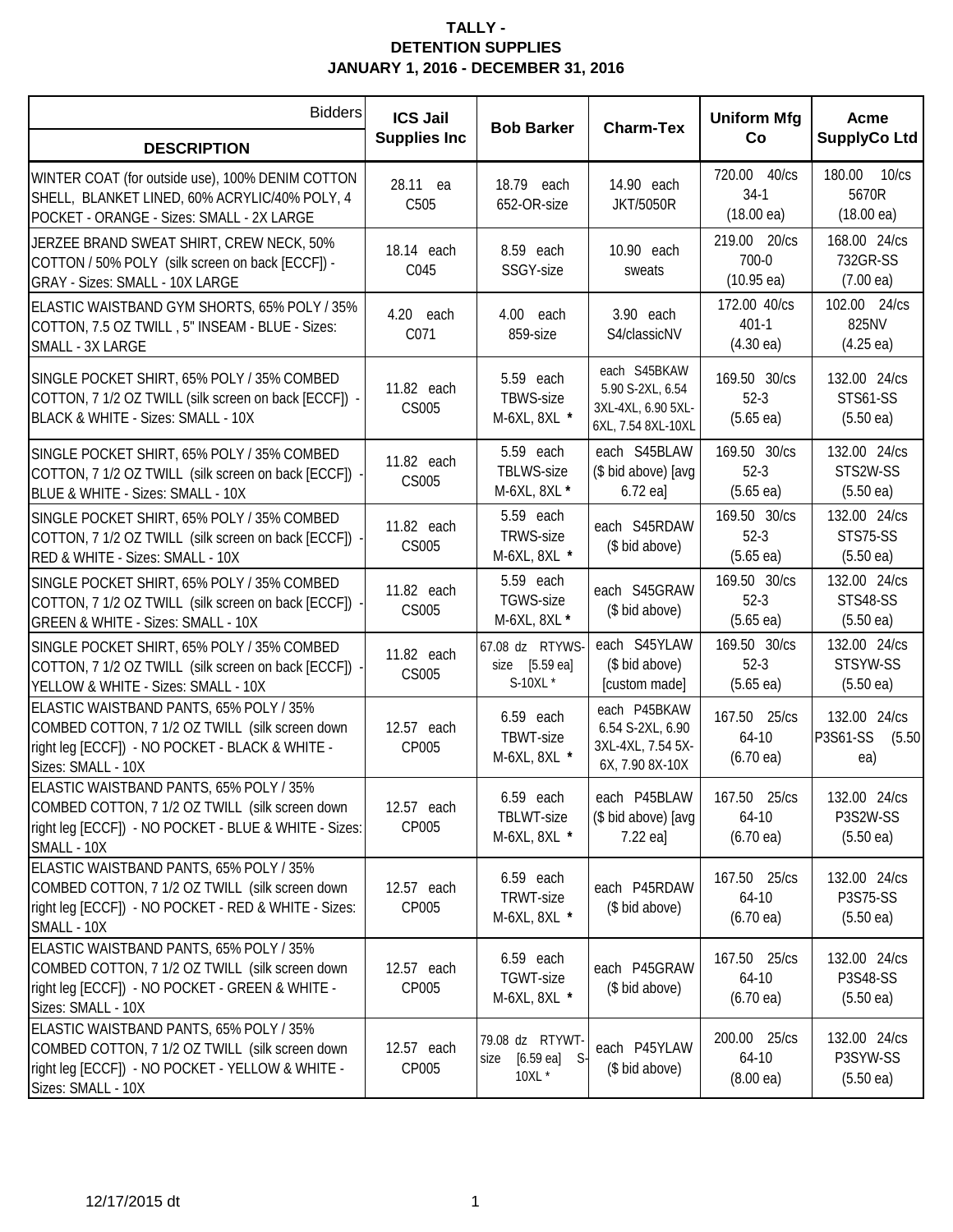| HEAVYWEIGHT T-SHIRTS, 50& COTTON / 50%<br>POLYESTER PRESHRUNK JERSEY - BROWN - Sizes<br>SMALL - 5X LARGE | 13.59 each<br>C048              | 3.59 each<br>ZBTSBN-size                       | dz Tee-Br 31.90<br>S-XL, 38.90 2XL,<br>41.90 3XL, 42.90<br>4XL, 44.90 5XL<br>[avg 3.82 ea]      | 250.56 6 dz<br>321-0<br>$(3.48 \text{ ea})$             | 36.00 12/cs<br>856BR<br>(3.00ea) |
|----------------------------------------------------------------------------------------------------------|---------------------------------|------------------------------------------------|-------------------------------------------------------------------------------------------------|---------------------------------------------------------|----------------------------------|
| ELASTIC WAISTBAND MENS BOXER, POLY/COTTON<br>BLEND - BROWN - Sizes: SMALL - 10X                          | 29.11 12/pkg<br>C052-BR         | 15.99 dz<br><b>EBXWHE-size</b>                 | dz CL/BRBOX<br>16.90 S-XL, 17.90<br>19.90 5XL, 20.90<br>6XL, 21.90 8XL &<br>10XL [avg 19.40 dz] | 2XL, 18.90 3XL-4XL, 216.00 12 dz 330-<br>1BR (18.00 dz) | 15.00 12/cs<br><b>BX346</b>      |
| ELASTIC WAISTBAND LADIES PANTIES,<br>POLY/COTTON BLEND - WHITE - Sizes: 5 - 16                           | 15.38 dz<br>C062W               | 8.49 dz<br><b>ELBLCTN-size</b>                 | dz CL/PANT 8.54<br>5-9, 9.54 10-15 [avg<br>9.04 dz]                                             | 240.00 240/cs<br>300-2BR (12.00 dz)                     | 12.00 12/cs<br>166WH             |
| ELASTIC SPORTS BRA, COTTON/LYCRA - WHITE -<br>Sizes: 32 - 50                                             | 35.32 dz<br>C1910W              | 19.99 dz<br>EBASPLS(size)                      | 20.90 dz<br><b>CL/SBRA</b>                                                                      | 228.00 144/cs<br>340-12 (19.00 dz)                      | 24.00 12/cs<br>72206             |
| TUBE TYPE SOCKS, 80% COTTON / 20% POLY -<br>ORANGE - Sizes 6 - 12 (shoe size)                            | 10.74 dz<br>C0680               | 5.79 dz<br>1700-O                              | 5.80 dz<br><b>SCK/TUBEOR</b>                                                                    | 130.00 20 dz<br>500-10R (6.50 dz)                       | 6.00 12/cs<br>31404-OR           |
| TIGHT KNIT HAT (for outside use), 100% ACRYLIC -<br><b>ORANGE - Size: STANDARD</b>                       | 11.99 dz<br><b>CWC450</b>       | 10.69 dz<br>101K-OR                            | 11.90 dz<br><b>WATCHCAPOR</b>                                                                   | 180.00 15 dz<br>030-1 (12.00 dz)                        | 12.00 12/cs<br>16607-OR          |
| MESH/DRAWSTRING LAUNDRY BAG - WHITE - Size:<br>16" x 21"                                                 | 26.12 dz L057                   | 18.39 dz<br>W1824                              | 18.72 dz BAG-<br><b>SL1824WH</b>                                                                | 240.00 10 dz<br>LB1621 (24.00 dz)                       | 48.00 12/cs<br>AG133             |
| MENS & WOMENS CROC WITH BACKSTRAP - BLACK -<br>Sizes: 4 - 15                                             | 5.77 pair<br>SC2380             | 45.99 dz<br>EVA-<br>BK-SIZE<br>(7.67)<br>pair) | 45.90 dz<br>F/CROGBK (7.65<br>pair)                                                             | 72.00 12 pair<br>2380 (6.00 pair)                       | 36.00 12/cs<br>AGF00 (3.00 pair) |
| MENS & WOMENS SNEAKER WITH VELCRO (for inmate<br>worker) - BLACK - Sizes: 7 - 15                         | 15.19 pair<br>SC2800            | 7.25 each B854-<br>size (14.50 pr)             | 5.90 pair<br>F/SNLVL-BK                                                                         | 84.00 12 pair<br>6674 (7.00 pair)                       | 59.40 12/cs<br>73LBK (4.95 pair) |
| LOT <sub>1</sub><br><b>TOTALS</b>                                                                        | 335.61                          | 197.38                                         | 202.53                                                                                          | 204.28                                                  | 299.65                           |
| FULL SHEETS - BLUE - 58" x 90" - Bob Barker #<br>SH5890NVN or equal                                      |                                 | 33.99 dz<br>SH5890NVN                          | 36.90 dz<br>5890NV130                                                                           |                                                         |                                  |
| 100% POLYESTER (non wool) BLANKETS - BLUE - 70" x<br>90" - Bob Barker # BL6690LB or equal                | 7.23 each<br>L011X              | 44.99 4/cs<br>BL6690LB (11.25<br>ea)           | 7.00 each<br>BL/XLRYDER-NV                                                                      |                                                         |                                  |
| COTTON TOWELS - WHITE - 20" x 40" - Bob Barker #<br>BT425 or equal                                       | 12.57 dz L015                   | 11.69 dz<br><b>BT425</b>                       | 10.18 dz<br>BT2040JY.5E                                                                         |                                                         |                                  |
| COTTON WASHCLOTHS - WHITE - 12" x 12" - Bob<br>Barker # WC1212 or equal                                  | 1.92 dz L017E                   | $1.79$ dz<br>WC1212                            | $1.62$ dz<br>WC1212J.75E                                                                        |                                                         |                                  |
| UNWRAPPED ANTIBACTERIAL SOAP - WHITE - .5 oz -<br>Bob Barker # AU1 or equal                              | 42.06 1000/cs<br><b>T040B</b>   | 48.99 1,000/cs<br>AU1                          | 36.90 1,000/cs<br>H/51/2VN                                                                      |                                                         |                                  |
| UNWRAPPED SOAP - WHITE - 1.5 oz - Bob Barker #<br>TU15 or equal                                          | 60.09 500/cs<br><b>T044UN</b>   | 76.99 500/cs<br><b>TU15</b>                    | 51.90 500/cs<br><b>H/S1.5UN</b>                                                                 |                                                         |                                  |
| UNWRAPPED SOAP - WHITE - 3 oz - Bob Barker # TU3<br>or equal                                             | 48.27 144/cs<br>T045B           | 50.99 144/cs<br>TU <sub>3</sub>                | 33.90 144/cs<br><b>H/53UN</b>                                                                   |                                                         |                                  |
| WRAPPED MOISTURIZING SOAP - WHITE - 2.6 oz -<br>Bob Barker # 26811 or equal                              | 83.23 48/cs<br>012009 (1.73 ea) | 38.99 36/cs<br>26811 (1.08 ea)                 | 31.90 144/cs<br><b>H/53 NOT</b><br>moisturizing [.22 ea]                                        |                                                         |                                  |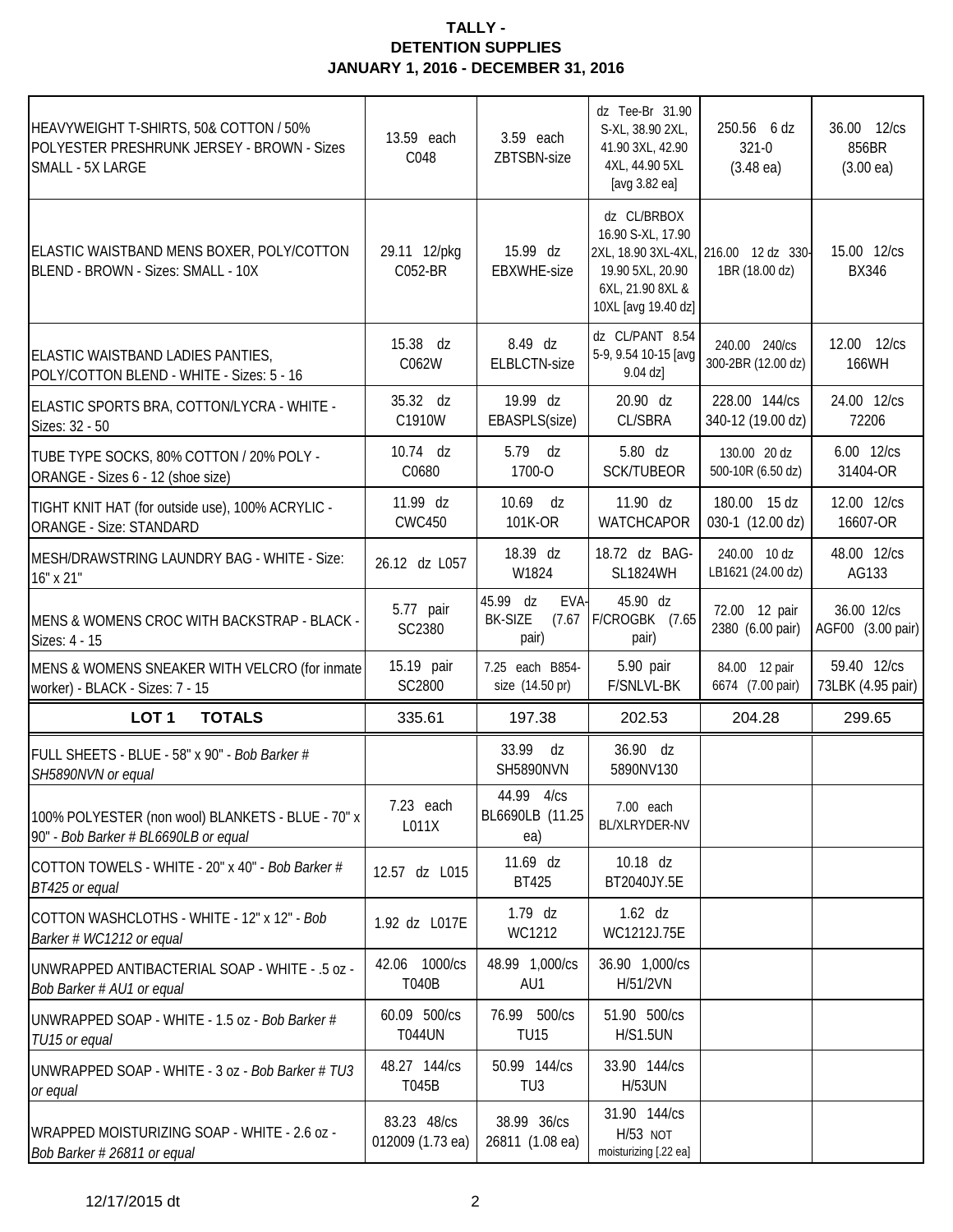| TWO PIECE SOAP BOX - CLEAR - 4" x 2 1/2" - Bob<br>Barker # 2342N or equal                                                  | 20.79 100/cs<br>T050C                        | 2.39 dz 2342N<br>$(20.00 100/\text{cs})$     | 21.90 100/cs<br>H/SB01C                     |  |
|----------------------------------------------------------------------------------------------------------------------------|----------------------------------------------|----------------------------------------------|---------------------------------------------|--|
| <b>DISPOSABLE TWIN BLADE RAZOR - BLUE - Bob Barker</b><br># RTB600 or equal                                                | 143.91 2000/cs<br>T101                       | 33.99 600/cs<br>RTB600 (113.19<br>2000/cs)   | 122.30 2000/cs<br>H/DR05C                   |  |
| GEL FLUORIDE MINT TOOTH PAST 1.5 oz TUBE - Bob<br>Barker # MST15 or equal                                                  | 36.10 144/cs<br>T010P                        | 35.59 144/cs<br>MST15                        | 32.72 144/cs<br>H/CGTP15                    |  |
| PLATIC TOOTH BRUSH - WHITE - 5" - Bob Barker #<br>BBST40 or equal                                                          | 8.33 144/cs<br>T021                          | 6.59 144/cs<br>BBST40                        | 5.90 144/cs<br>H/TB30                       |  |
| COTTON SANITARY MAXI PADS - WHITE - Bob Barker<br>#250IM-C or equal                                                        | 16.73 250/cs<br>250IM                        | 9.59 250/cs<br>250IM-C                       | 52.90 864/cs<br>H/FSNC864<br>(15.29 250/cs) |  |
| COTTON ULTRA WITH WINGS SANITARY MAXITHIN<br>PADS - WHITE - Bob Barker # 44340-C or equal                                  | 20.37 216/cs<br>34340                        | 9.59 216/cs<br>44340                         | 62.90 864/cs<br>H/FSNW864 (15.73<br>216/cs  |  |
| TAMPONS WITH CARDBOARD APPLICATOR,<br>UNSCENTED - Sizes: Light, Regular, Super, SuperPlus                                  | 44.69 500/cs<br>T067                         | 39.99 500/cs<br>Reg:TPX500<br>Super:SBTPX500 | 52.90 500/cs<br><b>H/FT500R</b>             |  |
| PAPER/DISPOSABLE SANITARY NAPKIN BAG - WHITE<br>4" x 2 1/4" x 9" - Bob Barker # 410 or equal                               | 32.84 500/cs<br>THC500 (65.68<br>1000/cs)    | 21.99 1000/cs<br>410                         | 24.36 1000/cs<br><b>H/SANBAG</b>            |  |
| ELASTIC - NO METAL - HAIR TIES - BLACK - Bob<br>Barker #4200-BK or equal                                                   | 7.47 18/pk<br>12/pkg MPH18<br>(89.64 216/cs) | 5.00 12/18 pkg<br>90409                      | 15.90 216/cs<br><b>H/PONY</b>               |  |
| ULTRA SEALED SEAM COTTON MATTRESS WITH<br>PILLOW 25" x 75" x 4" - Bob Barker # SSCM2575P or<br>equal                       | 52.00 each<br>LPM25SS                        | 60.00 each<br><b>SSCM25754P</b>              | 52.90 each<br>MTPL/SS25754COT               |  |
| LOT <sub>2</sub><br><b>TOTALS</b>                                                                                          | 639.27                                       | 558.30                                       | 538.52                                      |  |
| SINGLE HANDLE CUP - BROWN - 8-12 oz - Bob Barker<br>#1197 or equal                                                         | 66.43 48/cs<br>KDSM8                         | 78.00 48/cs<br>1197                          |                                             |  |
| CLEAR TUMBLER - 9.5 oz - Bob Barker # 950C or equal                                                                        | 52.64 72/cs                                  | 38.99 48/cs                                  |                                             |  |
|                                                                                                                            | KZ022 (.73 ea)                               | 950C (.81 ea)                                |                                             |  |
| PLASTIC SPORKS - ORANGE - 7" - Bob Barker # 62SPK<br>or equal                                                              | 65.67 432/cs<br>KDS-SSPRO<br>(21.89 144/cs)  | 7.99 144/cs<br>62SPK                         |                                             |  |
| BLACK INK SAFETY PEN - CLEAR - 4" - Bob Barker #<br>MSBP or equal                                                          | 19.00 144/cs<br>M04FXP                       | 16.00 144/cs<br><b>MSBP</b>                  |                                             |  |
| SHOWER CURTAIN - GREEN w/ADJUSTABLE CLEAR<br>TOP (8"-25")- 36" x 77" - Bob Barker # SCVC3677 or<br>equal                   | 24.99 each<br>M0065V                         | 13.00 each<br><b>SCVC3677</b>                |                                             |  |
| UNTIEABLE SECURITY BLANKET - BLACK - 56" x 78" -<br>Bob Barker # SB5480 or equal                                           | 85.36 each<br><b>HSB-100</b>                 | 88.00 each<br>SB5480                         |                                             |  |
| UNTIEABLE VELCRO FASTENING SECURITY SMOCK -<br>BLACK - Sizes: SMALL - X LARGE - Bob Barker # 505JR<br>and $# 505$ or equal | 107.86 each<br><b>HSS-100</b>                | 72.00 each<br>505JR 505                      |                                             |  |